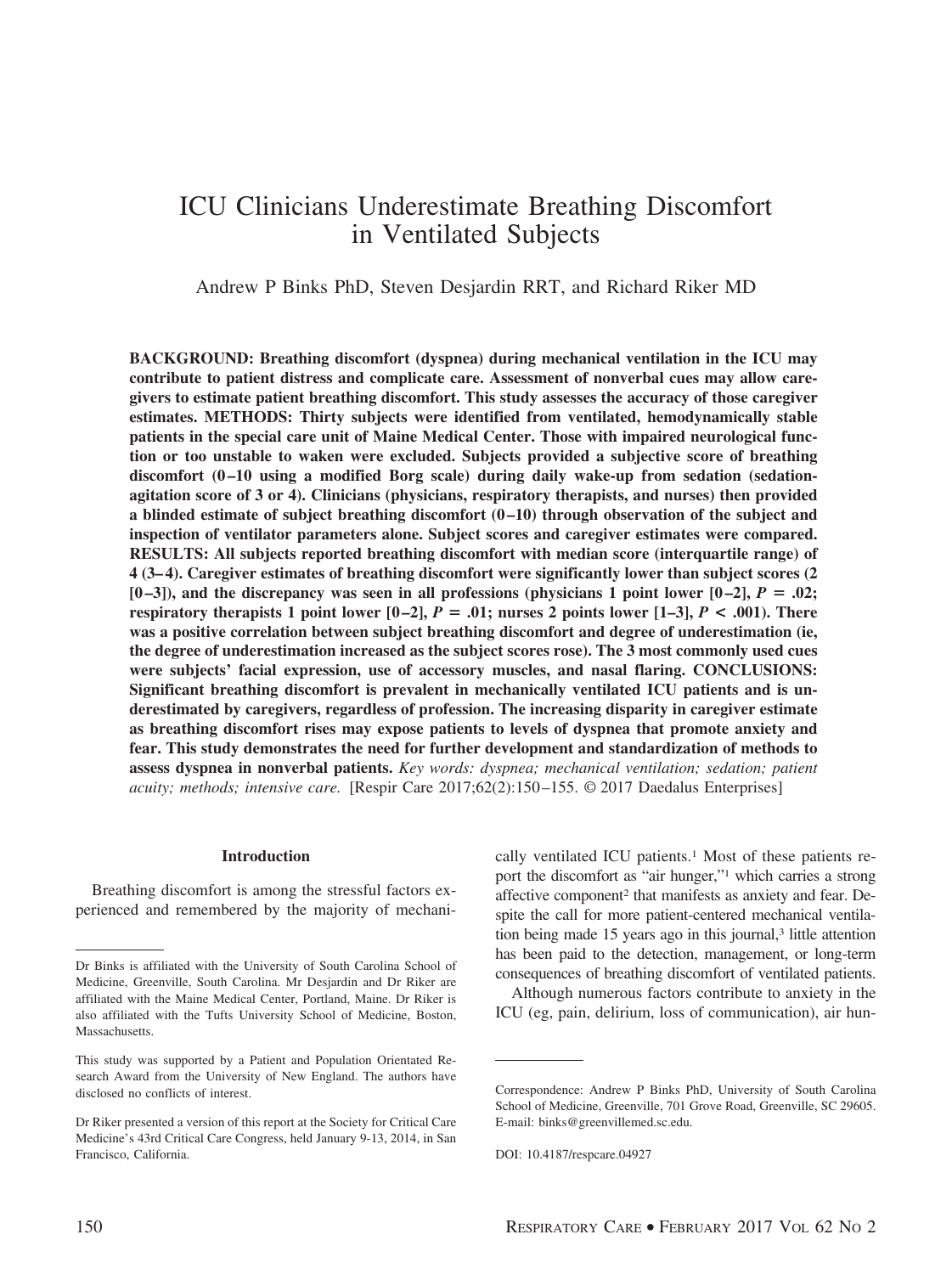ger is arguably our most urgent homeostatic warning signal. As such, it is unpleasant and brings immediate suffering to the patient, whereas the anxiety it generates produces long-lasting sequelae.4 Nearly 1 in 5 ICU survivors suffer from post-traumatic stress disorder,<sup>5</sup> and its incidence has been associated with mechanical ventilation<sup>6,7</sup> and the recall of dyspnea.<sup>8</sup>

# SEE THE RELATED EDITORIAL ON PAGE 250

It should not be surprising that air hunger is prevalent in the ICU environment because it is the cardinal symptom of cardiovascular and bronchopulmonary disorders, and current practice favors protective ventilation protocols that restrict tidal volume that exacerbate air hunger.4,9 The common response to apparent breathing discomfort is to sedate the patient, but conversely, there are now demands to reduce or lighten sedation due to its deleterious consequences.

If significant respiratory discomfort and its sequelae are to be addressed, improved detection and alternative management protocols with less reliance on sedation must be developed. This single-center study assesses how well a nonverbal subject's breathing discomfort is assessed by ICU clinicians.

## **Methods**

The institutional review board approved this study and waived the requirement for informed consent. We approached each patient and family regarding this observational study and did not proceed unless they agreed to take part. Recruitment of ICU clinicians was also approved by the institutional review board, and again the requirement for informed consent was waived.

# **Patient Population**

The subjects  $(N = 30)$  were identified by a member of the research team from a 32-bed multidisciplinary special care unit. All subjects had been intubated or had tracheostomies for at least 48 h before selection, and all were hemodynamically stable. Patients who were receiving neuromuscular blockade, had severe neurologic impairments, or were deemed too unstable to waken were excluded. The identified subject's attending physician was contacted and had to approve approaching the patient and family for enrollment. The cause of respiratory failure, number of days on the ventilator, and prescribed sedatives and sedation level of the subjects were recorded.

# **ICU Clinicians**

The subject's nurse (RN), respiratory therapist (RT), and attending physician (MD) were invited to participate

# **QUICK LOOK**

# **Current knowledge**

Breathing discomfort is a common symptom suffered by mechanically ventilated ICU patients. Most patients report their discomfort as "air hunger" that produces fear and anxiety and can lead to long-term deleterious sequalae. Despite this, little attention has been paid to the detection and management of breathing discomfort in mechanically ventilated patients.

# **What this paper contributes to our knowledge**

Comparison of subject scores and clinicians' estimates shows that clinicians persistently underestimated the degree of breathing discomfort suffered by ventilated subjects in the ICU. More concerning is that the discrepancy between subject score and clinician estimate increased with greater degrees of subject discomfort.

in the study during the selection process. The clinicians were told that the purpose of the study was to assess breathing discomfort and that any responses or information they gave would be anonymous.

# **Protocol**

The 15–30-min assessment of breathing discomfort was performed when the following criteria were met: (1) subject was awake with a sedation-agitation scale<sup>10</sup> score of  $3-4$  (ie, able to follow simple commands); (2) there were no plans for the subject to leave the ICU, change the mode of ventilator support, or undergo any procedure in the next hour; and (3) a nurse, RT, and physician were available to evaluate the subject. The protocol began with a research team member recording the ventilator settings and asking the subject to report their breathing discomfort (the same team member did not provide a breathing discomfort estimate). The subject score was made using a modified Borg scale.11 The scale was printed on paper so that a nonverbal subject could finger-point to indicate his or her score. Instructions were kept simple and were limited to "Please let us know how uncomfortable your breathing is by pointing to a number on this scale, where 0 is no discomfort and 10 is extremely uncomfortable." A blinded independent estimate of subject breathing discomfort was then performed by the RN, RT, and MD within 15 min of the subject's score being recorded. Clinicians were told that they could use any parameters or observations to make their estimation, and they were asked what cues they used afterward. They were not allowed to ask the subject about his or her degree of breathing discomfort.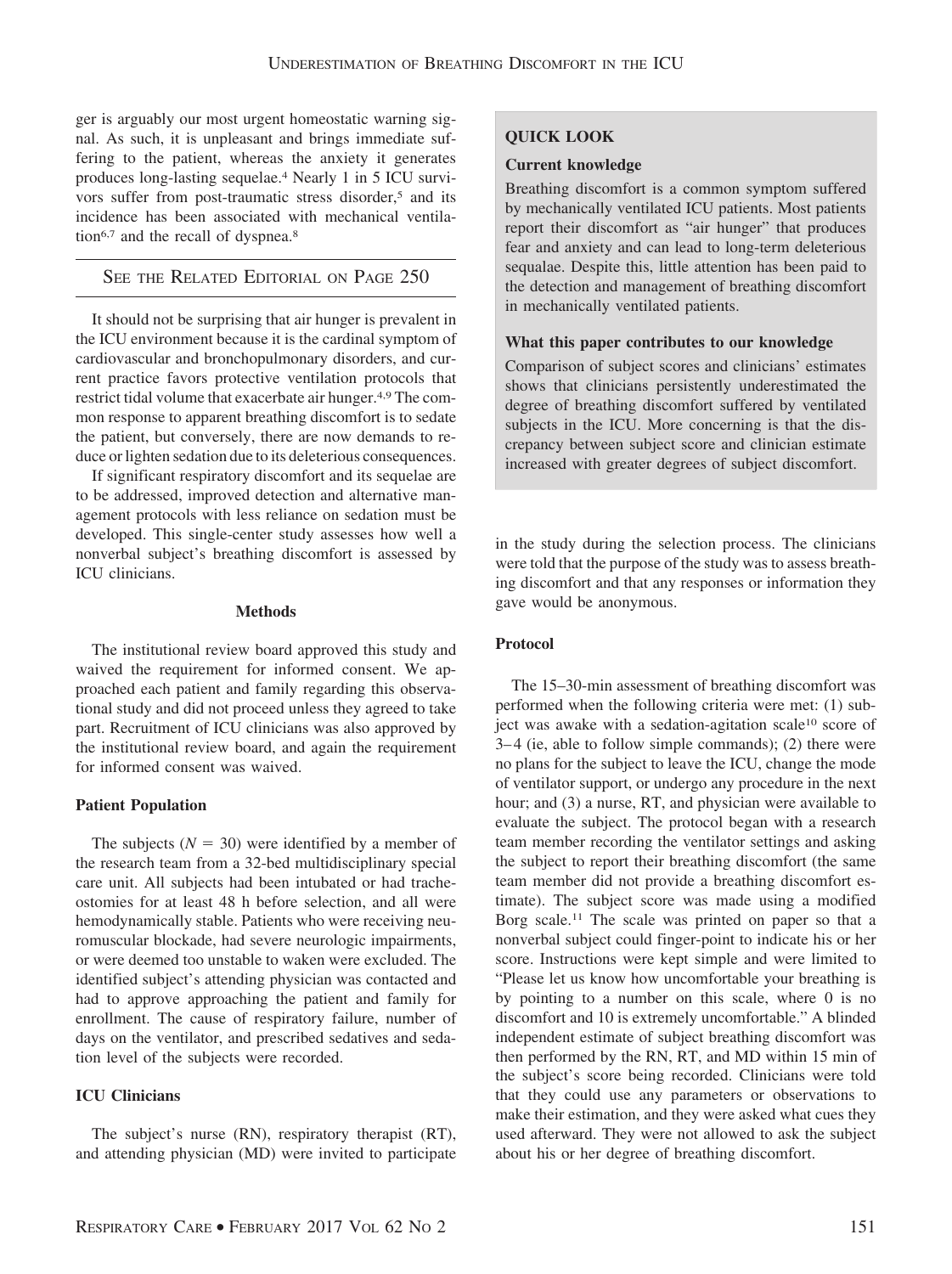#### **Statistical Analysis**

To determine whether patient-related parameters might have influenced breathing discomfort and clinician assessment, the subjects' breathing discomfort scores were compared with diagnosis (cardiopulmonary or other) and the level of alertness (sedation-agitation scale score  $=$  3 or 4) using a Mann-Whitney U test (2-tailed, significance level of  $P < .05$ ). The degree of correlation between subject score of breathing discomfort and each clinical discipline's (MD, RT, and RN) estimate was determined using Spearman rank correlation coefficients. The subject's score was also compared with MD, RT, and RN estimates using a Mann-Whitney U test (2-tailed, significance level of  $P < .05$ ) to assess whether any score-estimate discrepancy was significant. Spearman rank correlation coefficients were used to determine whether the degree of subject breathing discomfort and the score-estimate discrepancy were related. Descriptive statistics of non-continuous data are reported as median (interquartile range), and continuous data are reported as mean  $\pm$  SD.

## **Results**

## **Subject Population**

Subject details, including reasons for ventilation and sedation-agitation scale score at time of providing a breathing discomfort score, are listed in Table 1 along with the associated breathing discomfort score. The median subject breathing discomfort score was  $4(4-7)$ , with all subjects reporting some degree of discomfort. There was no significant difference in the breathing discomfort reported by subjects primarily ventilated for cardiopulmonary issues and those ventilated for other issues (median  $6[4-7]$  vs 4 [4–5], respectively,  $P = .56$ ; nor was there any effect of subject sex  $(P = .26)$ . All subjects had a sedationagitation scale score of 3 or 4 at the time of breathing discomfort scoring, and there was no effect of sedationagitation scale score on reported breathing discomfort (median 4  $[4-5]$  vs 5  $[4-7]$ , respectively,  $P = .37$ ).

# **Comparison of Subject Breathing Discomfort Scores and Clinician Estimates**

No clinician who was asked to participate in the study refused to do so. Twenty-one subjects were assessed by all 3 of each subject's clinicians (MD, RT, and RN); only the RN and RT of the remaining 9 subjects gave estimates (no MD was immediately available). There was a significant positive correlation between subject breathing discomfort score and the estimates given by respiratory therapists ( $r = 0.467$ ,  $P = .01$ ), but the estimates by physicians  $(r = 0.382, P = .09)$  and nurses  $(r = 0.260, P = .17)$  did

Table 1. Subject and Ventilator Parameters at the Time of Making a Breathing Discomfort Score

| <b>Subject Parameters</b>                                                                                              | Breathing Discomfort,<br>Median (IQR) |
|------------------------------------------------------------------------------------------------------------------------|---------------------------------------|
| Sex                                                                                                                    |                                       |
| Female $(n = 8)$                                                                                                       | $6(4-7)$                              |
| Male $(n = 22)$                                                                                                        | $4(3-5)$                              |
| Primary reason for mechanical ventilation                                                                              |                                       |
| Airway protection $(n = 2)$                                                                                            | 4 and 3                               |
| CHF $(n = 3)$                                                                                                          | $4(3-5)$                              |
| COPD $(n = 2)$                                                                                                         | 10 and 4                              |
| Pneumonia ( $n = 4$ )                                                                                                  | $7(7-8)$                              |
| Post-operative $(n = 7)$                                                                                               | $4(3-6)$                              |
| Trauma $(n = 11)$                                                                                                      | $4(4-5)$                              |
| Asthma $(n = 1)$                                                                                                       | 7                                     |
| Prior sedation                                                                                                         |                                       |
| Fentanyl $(n = 14)$                                                                                                    | $4(3-6)$                              |
| None $(n = 16)$                                                                                                        | $5(4-7)$                              |
| Sedation-agitation score                                                                                               |                                       |
| $3(n = 13)$                                                                                                            | $4(4-5)$                              |
| $4(n = 17)$                                                                                                            | $5(4-7)$                              |
| <b>Ventilator Parameters</b>                                                                                           | Mean $\pm$ SD (range)                 |
| Ventilator mode                                                                                                        |                                       |
| $CSV (n = 15)$                                                                                                         |                                       |
| VC-CMV $(n = 11)$                                                                                                      |                                       |
| APRV $(n = 3)$                                                                                                         |                                       |
| VC-IMV $(n = 1)$                                                                                                       |                                       |
| Other ventilator parameters                                                                                            |                                       |
| Ventilator duration, d                                                                                                 | $5.7 \pm 4.2$ (1-16)                  |
| $F_{IO}$ , % predicted                                                                                                 | $39.5 \pm 5.0\%$ (25-50)              |
| Mean tidal volume, L                                                                                                   | $432 \pm 113$ ml (200-650)            |
| Breathing frequency, breaths/min                                                                                       | $19.5 \pm 5.9$ (10-36)                |
| PEEP, cm H <sub>2</sub> O                                                                                              | $5.6 \pm 1.7$ (0-8)                   |
| $IQR =$ interquartile range                                                                                            |                                       |
| $\text{CSV} = \text{continuous spontaneous ventilation}$<br>$VC-CMV = volume control continuous mandatory ventilation$ |                                       |

 $VC-CMV =$ = volume control continuous mandatory ventilation

 $APRV =$  airway pressure release ventilation

 $VC-IMV = volume control intermittent ventilation$ 

not reach statistical significance. Overall, the clinicians underestimated subjects' breathing discomfort by a median (interquartile range) of 2 scale points  $(0-3)$ . The underestimation was significant for all disciplines, with physicians and respiratory therapists both underestimating patient breathing discomfort by a median of 1 scale point (interquartile range  $0-2$ ,  $P = .02$ , and interquartile range  $0-2$ ,  $P = .01$ , respectively) and nurses by 2 scale points (interquartile range  $1-3$ ,  $P < .001$ ). The underestimation tended to become larger when subject breathing discomfort scores were higher (illustrated by the linear regression lines diverging from the line of unity in Fig. 1). This positive correlation between subject breathing discomfort and the discrepancy with clinician estimate was significant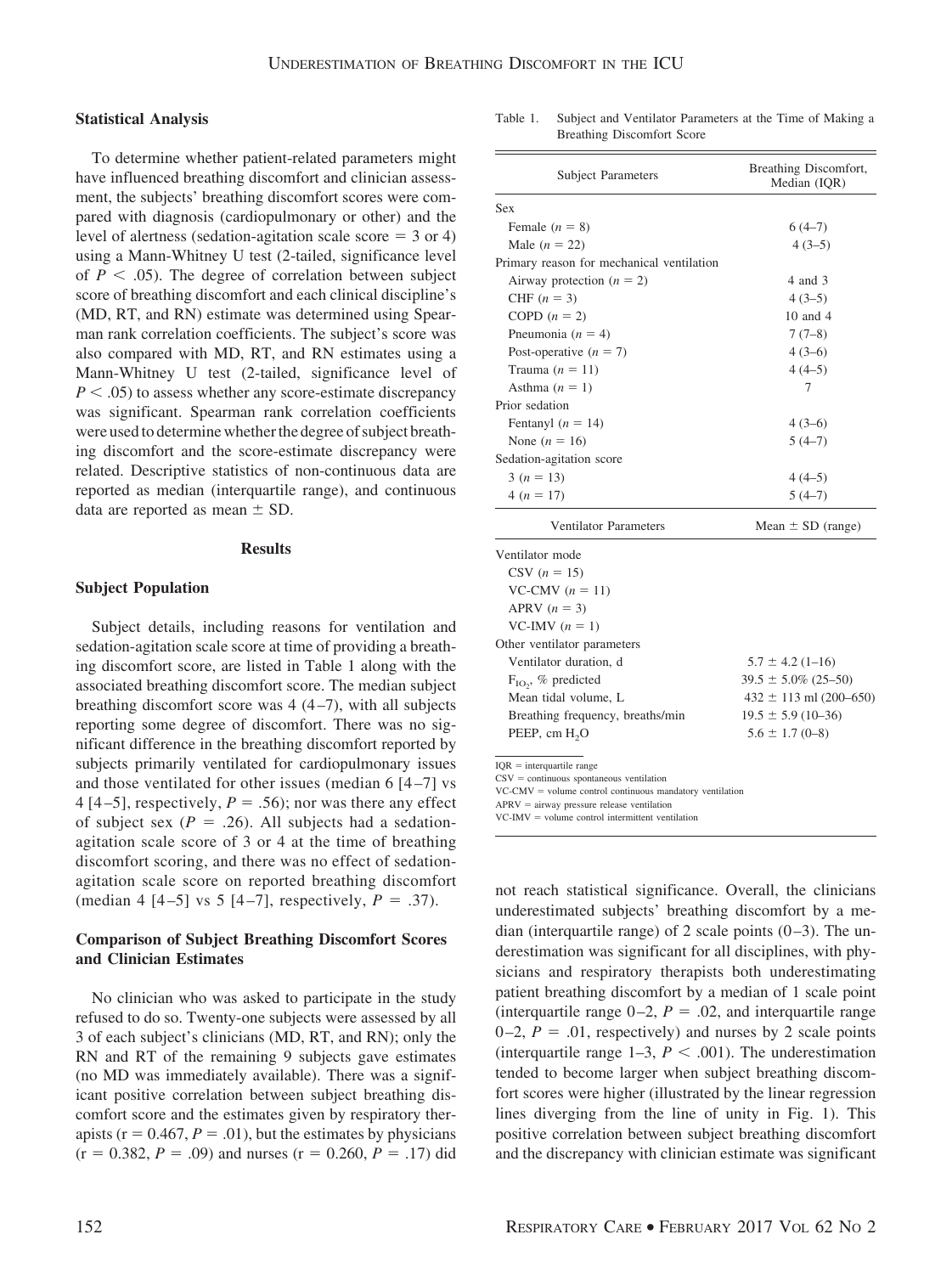

Fig. 1. Comparison of respiratory therapist (A), nurse (B), and physician (C) estimates of breathing discomfort and the breathing discomfort score of subjects. Dashed lines are the lines of unity (ie, where an estimate would equal a score). Solid regression lines and coefficients (r) of subject breathing discomfort scores and each profession's estimates are shown. Some subjects' scores have been shifted by  $\pm 0.1$  to prevent overlaying points obscuring each other (all subject scores were integers).

for RNs ( $r = -0.627, P < .001$ ) but not RTs ( $r = -0.319,$  $P = .09$  or MDs ( $r = 0.002$ ,  $P = .99$ ).

The discrepancy between subject breathing discomfort score and clinician estimate was not affected by the primary reason for ventilation (ie, cardiopulmonary or other)  $(RNs, P = .85; RTs, P = .83; MDs, P = .22)$ , suggesting that knowledge of the subject's condition did not lead to an expectation bias. Likewise, there was no effect of subject sex on the score-estimate discrepancy (RNs,  $P = .66$ ; RTs,  $P = .48$ ; MDs,  $P = .97$ ).

# **Cues Used by Clinicians to Determine an Estimate of Breathing Discomfort**

We did not have sufficient data to perform a formal analysis of the efficacy of the cues clinicians used to estimate breathing discomfort, but some trends were apparent. The number of cues used for a single estimate ranged between 1 and 7 (mode  $=$  3). The RTs tended to look for evidence of asynchrony in the ventilator flow patterns and backed this up with subject assessment (use of accessory muscles, restlessness, nasal flaring, and facial expression). The MDs typically started with subject assessment, particularly with facial expression but also nasal flaring, restlessness, and use of accessory muscles. RNs typically looked at heart rate and breathing frequency with the more experienced being able to recognize that the subject was "fighting" the ventilator from observation of the subject.

### **Discussion**

Although this is only a single-center study, it has 2 important findings. First, ICU subjects had significant breathing discomfort (confirming earlier reports $1,12,13$ ), and clinicians underestimated this discomfort. The degree of underestimation, although relatively small on our scale  $(10-20\%$  of full scale), is at or above the threshold of clinical importance in terms of subject comfort  $(10\%)$ .<sup>14</sup> Second, our finding that the degree of underestimation of breathing discomfort increases at higher levels of subject discomfort is perhaps even more clinically pertinent. The ramification for underestimation is undertreatment, and undertreating breathing discomfort leads to short-term suffering and long-term sequelae. A recent study by Haugdahl et al<sup>15</sup> showed that physicians and nurses underestimate patient breathlessness and feeling of security during spontaneous breathing trials; a poor appreciation of patient discomfort/distress may adversely affect the timeliness of the decision to wean the patient off of mechanical ventilation. This and our data assessing breathing discomfort during mechanical ventilation confirm the need to (1) improve breathing discomfort detection and (2) devise better management protocols that avoid continuous sedation.

The simplest initial approach to detecting discomfort is to ask the patient, a principle promoted by the American Pain Society since 1996 ("pain as the fifth vital sign"). But the nonverbal patient presents challenges that have only recently started to be addressed. Determining respiratory distress from facial expression (particularly that of fear), use of accessory muscles, nasal flaring, and physiological signs (heart rate and breathing frequency) has been described<sup>16</sup> and validated<sup>17</sup> in Campbell's Respiratory Distress Observation Scale. The Respiratory Distress Observation Scale scores correlate to patient scores  $(r = 0.398)$ to a similar degree as our ICU clinicians' estimates of breathing discomfort over a similar range of dyspnea, and the Respiratory Distress Observation Scale has recently been used with ventilated patients.18 But Campbell's validation study18 does not report any consistent underestimation as we have observed in clinicians using their own criteria (although many overlapped with Respiratory Distress Observation Scale criteria). Also, dyspnea measurement was not a routine part of clinical care at our study site but is addressed on an ad hoc basis when signs of breathing discomfort are apparent. This informal approach may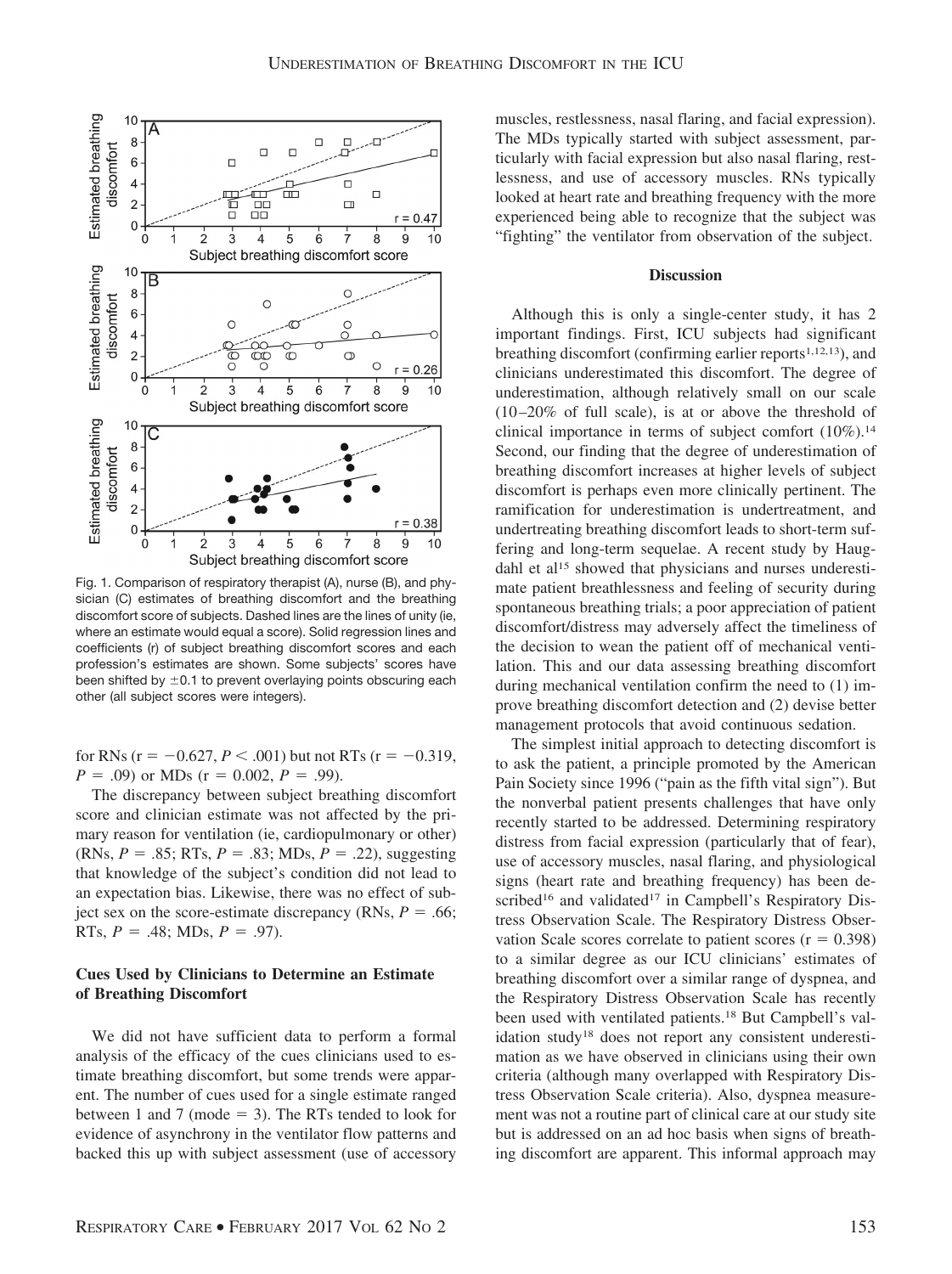explain the difference from the more rigorous Respiratory Distress Observation Scale criteria. Use of accessory muscles and facial expression (the second and third best dyspnea correlates in the Respiratory Distress Observation Scale) were the most regularly used by our clinicians. Although an area for more thorough study, it is worth noting that RNs who spend the greatest time with patients produced the least accurate breathing discomfort estimates (also observed by Haugdahl et al<sup>15</sup>), perhaps because of their reliance on physiological signs. The most accurate estimates tended to include interpretation of ventilator flow signals, but these were less frequently used.

Signs of patient-ventilator asynchrony ("fighting" or "bucking" the ventilator) have been studied, but the focus has been on the physiological rather than psychological correlates of asynchrony19-21 or the effects of different ventilator modes.<sup>11</sup> Although inspection of flow and pressure signals is an established clinical technique, it remains more an art than an empirical science, and more descriptive studies might validate, improve, or even automate this process. Similarly, other quantifiable signs of overt patient efforts to breathe, such as respiratory muscle electromyogram or transdiaphragmatic pressures,<sup>22</sup> might also be considered but would have to be viable in a busy clinical environment.

Although quantifying pain has become standard practice, its treatment as the fifth vital sign has done little to improve pain management.23 Similarly, the response to emerging reports of breathing discomfort must include studies and implementation of viable management plans. Although our understanding of dyspnea languishes decades behind our understanding of pain, viable options to improve the comfort of ventilated patients exist. Changing ventilator settings can provide immediate relief. Raising the level of ventilator assistance provides more comfort.<sup>24,25</sup> Relief is also afforded by increasing inspiratory flows,26 raising tidal volume,1,4 or increasing end-expiratory volume.27 Alternative methods would have to be used for patients where lung expansion is purposefully limited (eg, those with ARDS<sup>28</sup>). These alternatives might include increasing inspiratory resistance during early expiration,29 blowing air on the patient's face, 30,31 or use of acupressure,<sup>32</sup> or more selective use of sedatives to reduce duration of ventilation<sup>33</sup> might be considered. Again, this is an area worthy of more investigation.

Although the consistent and significant trends of underestimating breathing discomfort might ameliorate concerns about our small sample size, a more robust data set would allow better interpretation of the efficacy of the signs and cues that clinicians used to estimate breathing discomfort. Likewise, our data are from a single institution, and practices and training may differ at other medical centers, which might result in different degrees of score-estimate discrepancy. Finally, our accepted standard of breathing discomfort is qualitatively limited (ie, does not discriminate between types of breathing discomfort) and was provided by awake but recently sedated subjects. Given the importance of specific and real-time patient scores rather than retrospective and general patient reports, this problem would seem to be insurmountable. Also, there was the possibility that the subject's breathing discomfort changed in the time between giving their score and the observation by the clinicians  $(< 15$  min), but, since the subjects were hemodynamically stable and the underestimation by clinicians was so consistent, we do not believe that this was a prevalent problem.

## **Conclusions**

This study suggests that breathing discomfort is common and, like other symptoms, such as pain and the symptoms of asthma, is underestimated by clinical staff.34-36 The degree of underestimation was clinically relevant,<sup>14</sup> consistently became greater at higher levels of subject discomfort (a phenomenon also seen with clinicians' estimates of pain<sup>34,37</sup>), and appeared unrelated to the amount of time spent with the subject. Although components of the Respiratory Distress Observation Scale have been adopted on an ad hoc basis by some clinicians, we advocate for the use of more robust breathing assessment in the ICU. Further study will allow us to better describe the problem of breathing discomfort during mechanical ventilation and refine areas for clinician training to improve its detection and ultimately reduce the incidence of this common symptom with long-lasting sequelae.

## **ACKNOWLEDGMENTS**

We thank the staff of Maine Medical Center for thoughtful and committed participation in the study. We also thank Dawn Blackhurst PhD for invaluable help with the study's statistical analysis.

#### **REFERENCES**

- 1. Schmidt M, Demoule A, Polito A, Porchet R, Aboab J, Siami S, et al. Dyspnea in mechanically ventilated critically ill patients. Crit Care Med 2011;39(9):2059-2065.
- 2. Lansing RW, Gracely RH, Banzett RB. The multiple dimensions of dyspnea: review and hypotheses. Respir Physiol Neurobiol 2009; 167(1):53-60.
- 3. Hansen-Flaschen JH. Dyspnea in the ventilated patient: a call for patient-centered mechanical ventilation. Respir Care 2000;45(12): 1460-1464, discussion 1464-1467.
- 4. Schmidt M, Banzett RB, Raux M, Morelot-Panzini C, Dangers L, Similowski T, et al. Unrecognized suffering in the ICU: addressing dyspnea in mechanically ventilated patients. Intensive Care Med 2014;40(1):1-10.
- 5. Ratzer M, Brink O, Knudsen L, Elklit A. Posttraumatic stress in intensive care unit survivors: a prospective study. Health Psychol Behav Med 2014;2(1):882-898.